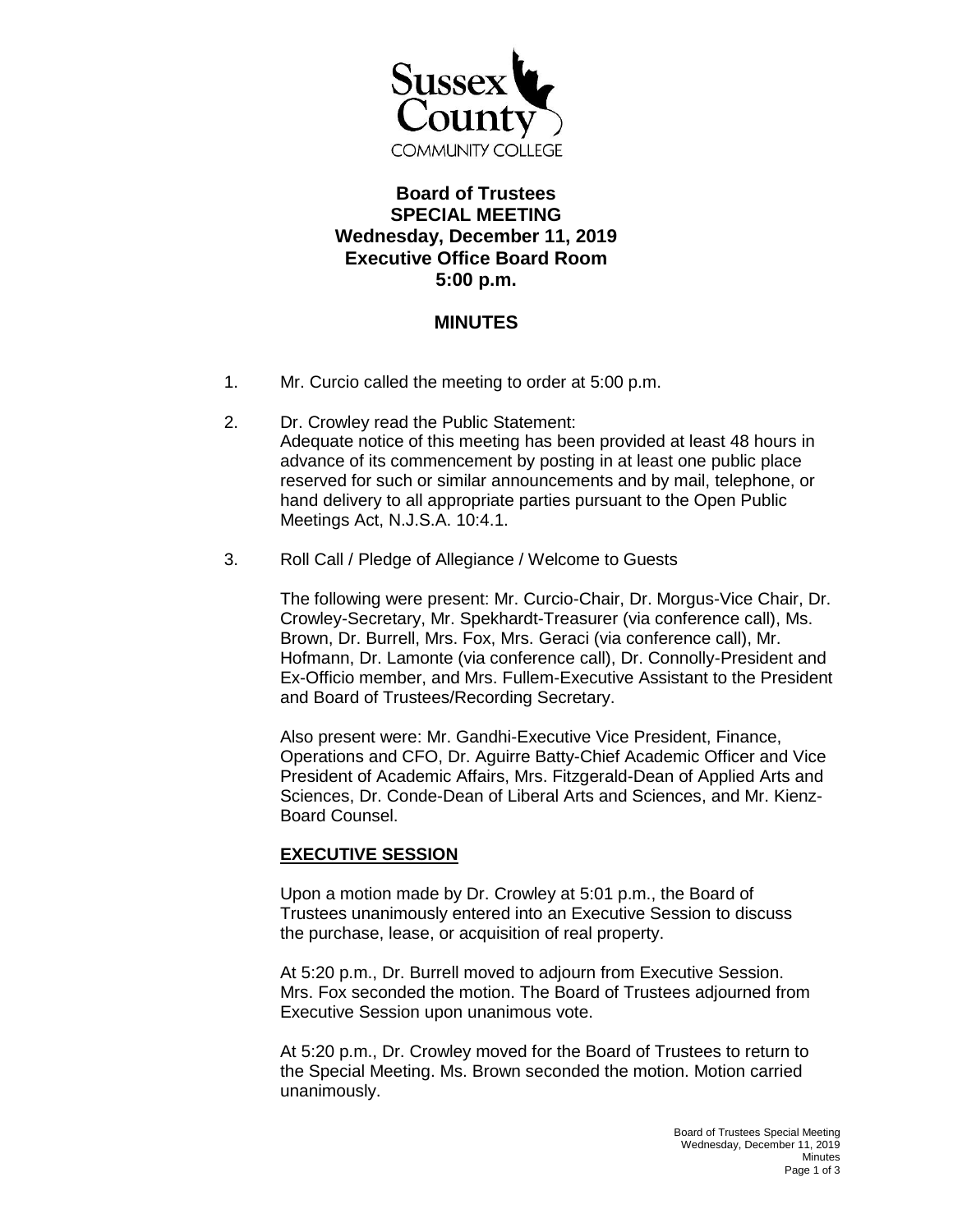4. Courtesy of the Floor - Agenda Items Only (5 minutes per speaker)

Mr. Curcio brought attention to an article in yesterday's Wall Street Journal. The headline was "Factories seek white collar degrees for blue collar work." He read from the article, noting that there are points in it that apply to what we are doing with the McGuire property. "College educated workers are taking over the American factory floor. Many manufacturing jobs that require more advanced skills are driving up education levels of factory workers. In the past, workers could get by with less education. Within the next three years, American manufacturers are, for the first time, on track to employ more college graduates than workers with a high school education…70% of new hires this year for Honeywell will have at least an Associate degree." This falls in line with ThorLabs and other county employers hiring our students.

Mr. Curcio also noted that McGuire is our first named building.

Mr. Curcio thanked Judge Parker, Christine Quinn, Mike Spekhardt, Bernie Andrews, and others who were strong supporters in the process of bringing this to fruition. He emphasized his thanks to Judge Parker for her commitment to the project.

Judge Parker thanked and congratulated the Board. She said, "We talk about this having been a long haul. It feels like a long haul but it really was late May 2018, which is only 18 months ago that this process began. As Mr. Curcio said, Mike Spekhardt, Christine Quinn, and I were the ones who originally approached the McGuires. Christine Quinn was on SCCC's Leadership Council. She said she had been speaking with Mike McGuire, and he is very enthusiastic about the possibility of us having a campus over in the McGuire property in Newton. She shares the notion to strike while the iron's hot." Judge Parker said she immediately called Dr. Connolly and Mike Spekhardt, and it was decided to move forward and meet with the McGuires, with two requirements. She continued, "One was to have the renderance of what we thought the building would look like. The second was to obtain an independent evaluation of the property, so that we knew what we had with the value of the property. By the end of the first meeting, there was a handshake agreement. There were a lot of details and a lot to be done, but the McGuires were taken with it and on the edge of their seats." She said she is very gratified that the Board continued pursuing the project. "It is the wave of the future, and it is the present. It is good for the college and it is good for the county. Dr. Morgus will agree, ThorLabs is hiring the people that we will educate in this facility, as are other businesses in the county. For that, this Board deserves great credit and congratulations."

Dr. Kevin Shaw addressed the Board, noting that this is a great way to help build a community. He personally appreciates building a community around food and food considerations, especially in how it relates to health. He said he can't wait to see people in the space.

Dr. Connolly echoed Judge Parker in that this purchase represents real achievement, especially in terms of public/private partnerships. He noted that he presented about the project at a national meeting. He also indicated that Dr. Lawrence Nespoli, former President of the New Jersey